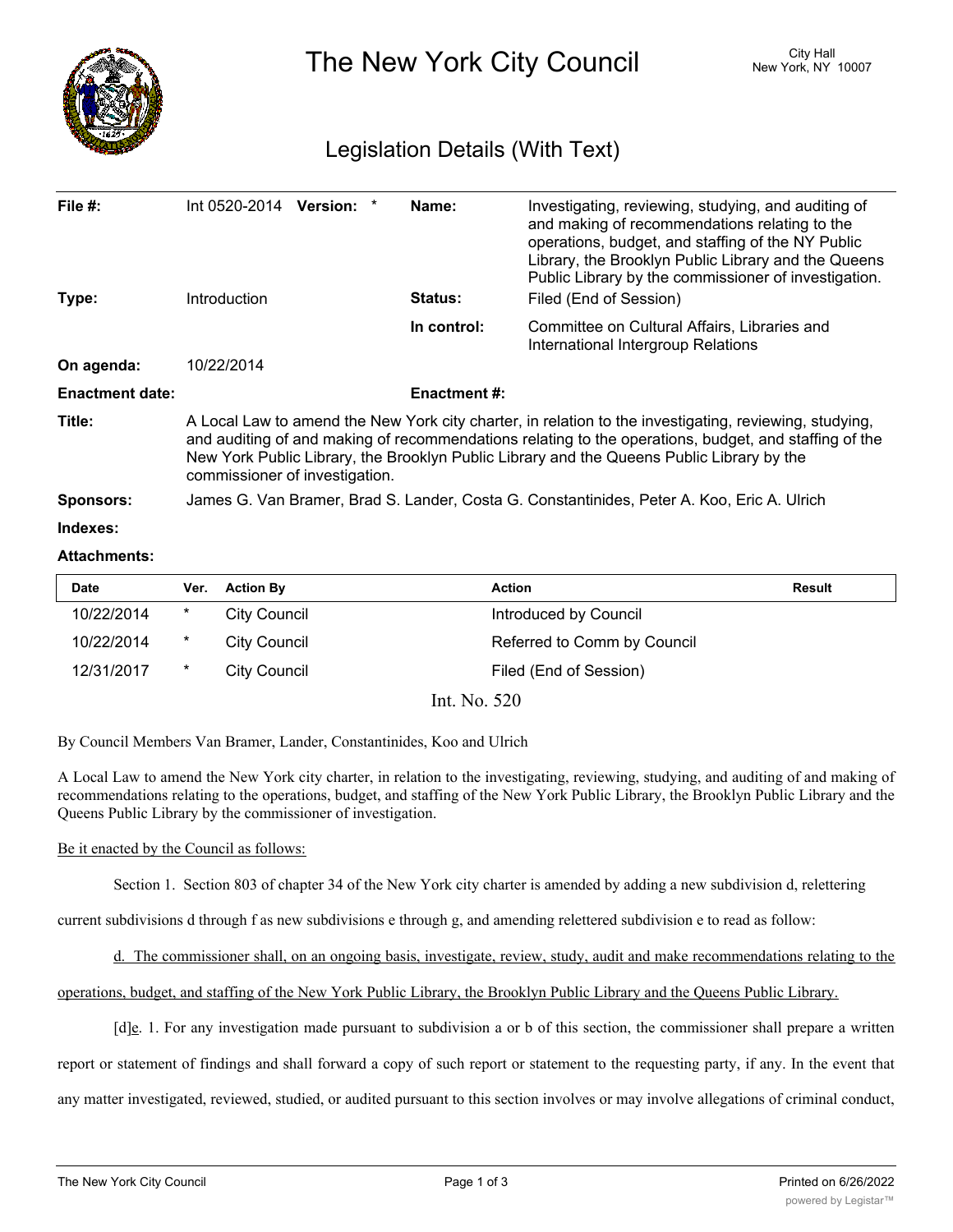#### **File #:** Int 0520-2014, **Version:** \*

the commissioner, upon completion of the investigation, review, study, or audit, shall also forward a copy of his or her written report or statement of findings to the appropriate prosecuting attorney, or, in the event the matter investigated, reviewed, studied, or audited involves or may involve a conflict of interest or unethical conduct, to the conflicts of interest board.

2. For any investigation, review, study, or audit made pursuant to paragraph one of subdivision c of this section, the commissioner shall prepare a written report or statement of findings and shall forward a copy of such report or statement to the mayor, the council, and the police commissioner upon completion. Within ninety days of receiving such report or statement, the police commissioner shall provide a written response to the commissioner, the mayor, and the council. Each such written report or statement, along with a summary of its findings, as well as the reports described in paragraph 3 of this subdivision, shall be posted on the department's website in a format that is searchable and downloadable and that facilitates printing no later than ten days after it is delivered to the mayor, the council, and the police department. All such reports, statements, and summaries so posted on the department's website shall be made easily accessible from a direct link on the homepage of the website of the department.

3. In addition to the reports and statements of findings to be delivered to the mayor, the council, and the police commissioner pursuant to paragraph 2 of this subdivision, there shall be an annual summary report on the activities undertaken pursuant to paragraph 1 of subdivision c of this section containing the following information: (i) a description of all significant findings from the investigations, reviews, studies, and audits conducted in the preceding year; (ii) a description of the recommendations for corrective action made in the preceding year; (iii) an identification of each recommendation described in previous annual reports on which corrective action has not been implemented or completed; and (iv) the number of open investigations, reviews, studies, or audits that have been open, as of the close of the preceding calendar year, for a time period of 1) six months up to and including one year, 2) more than one year up to and including two years, 3) more than two years up to and including three years, and 4) more than three years. The annual summary report required by this paragraph shall be completed and delivered to the mayor, the council, and the police commissioner on April 1, 2015 and every April 1 thereafter.

4. For any investigation, review, study, or audit made pursuant to subdivision d of this section, the commissioner shall prepare a written report or statement of findings and shall forward a copy of such report or statement to the mayor, the council, and the presidents of the New York Public Library, the Brooklyn Public Library and the Queens Public Library upon completion. Within ninety days of receiving such report or statement, each such president shall provide a written response to the commissioner, the mayor, and the council. Each such written report or statement, along with a summary of its findings, as well as the reports described in paragraph 5 of this subdivision, shall be posted on the department's website in a format that is searchable and downloadable and that facilitates printing no later than ten days after it is delivered to the mayor, the council, and the presidents of the New York Public Library, the Brooklyn Public Library and the Queens Public Library. All such reports, statements, and summaries so posted on the